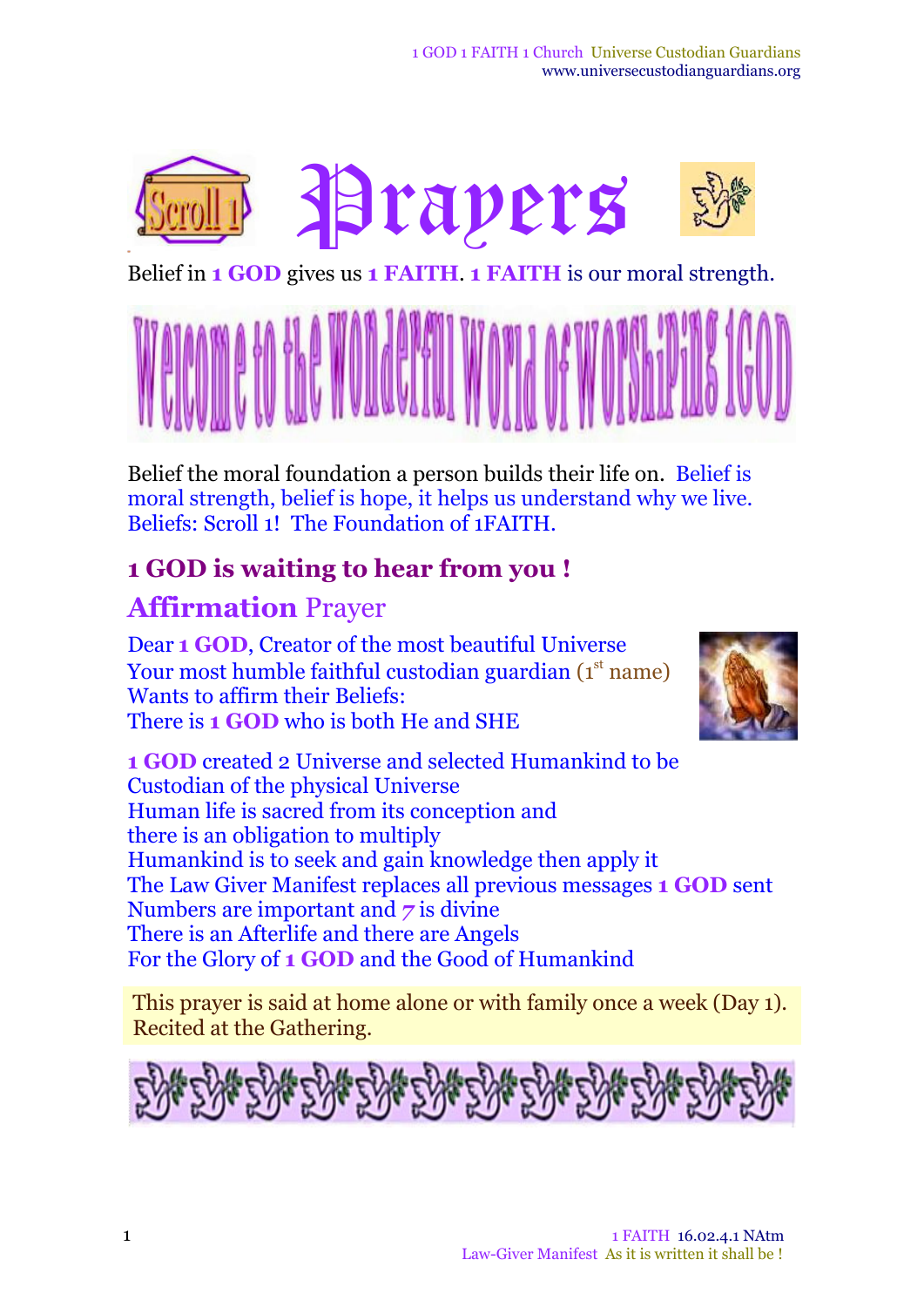# **1 GOD** Prayer

Dear **1 GOD**, Creator of the most beautiful Universe Mother and Father of the Universe 1 and only Idol for me to worship I pledge to have no other idols I shall shun all false Idols and recycle their symbols I endeavor to rehabilitate all misguided Souls



For the Glory of **1GOD** and the Good of Humankind

Show your adoration for the Creator !





# **Challenge** Prayer

Dear **1 GOD**, Creator of the most beautiful Universe Your most humble faithful custodian-guardian (1st name) Requests help with converting the ignorant unbeliever Help the unbeliever get the 1GOD 1FAITH 1Church belief



Thank you for this experience of being involved in a challenge I endeavor to make more challenges For the Glory of **1 GOD** and the Good of Humankind

This prayer is used when confronted with an ignorant unbeliever !

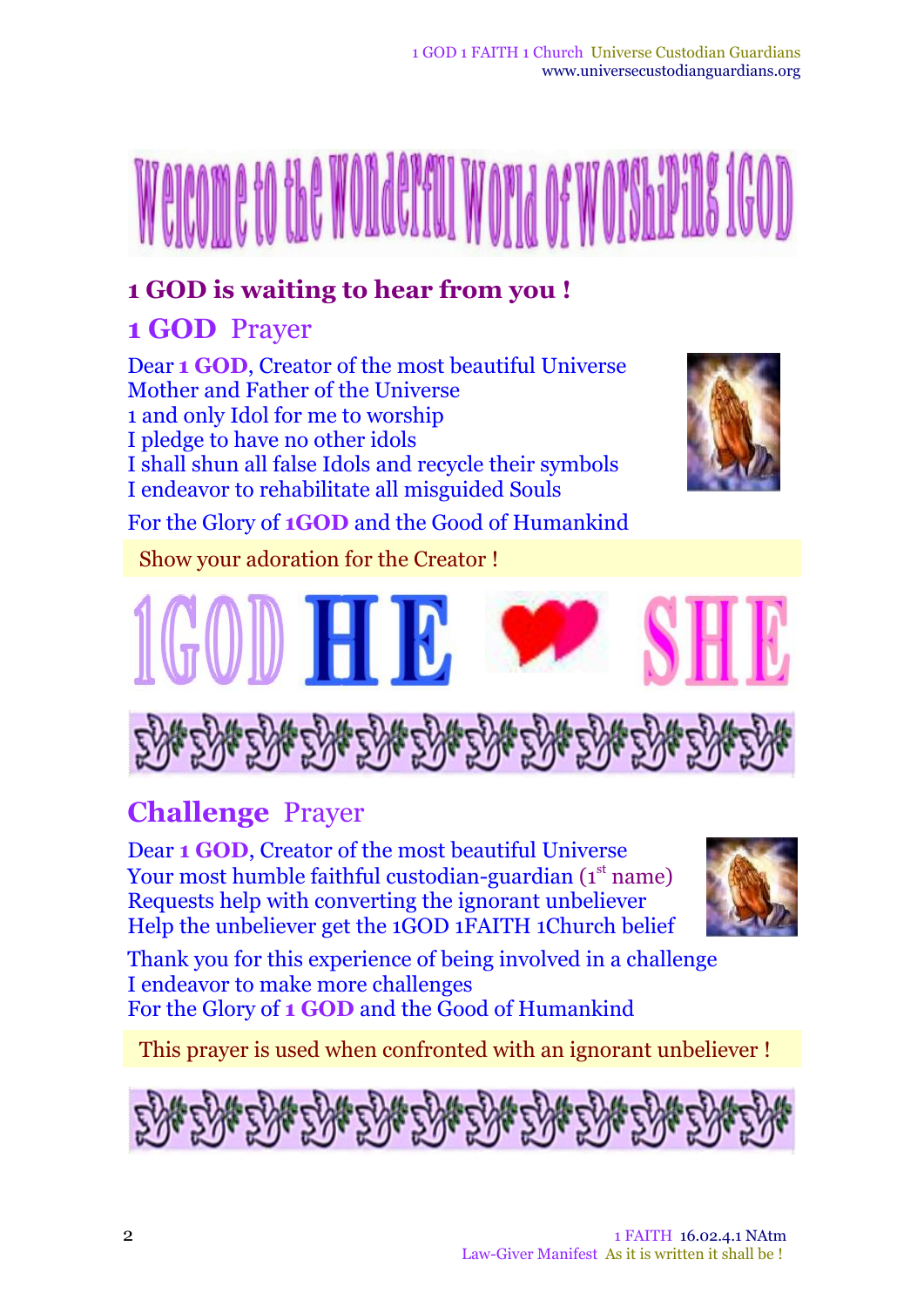# **Universe** Prayer

Dear **1 GOD**, Creator of the most beautiful Universe Your most humble faithful custodian guardian (1st name) Thanks You for selecting Humankind Pledges to be custodian of Planet Earth Pledges to colonize the Universe and be its custodian Asks for help in fulfilling Humankind's Destiny For the Glory of **1 GOD** and the Good of Humankind



This prayer is used when needed and on Universe day !





# **Human life** Prayer

Dear **1 GOD**, Creator of the most beautiful Universe Your most humble faithful custodian guardian (1st name) Thanks You for creating Humankind I Pledge to protect Human-life from conception I Pledge to contain and punish any threat to Human-life I Pledge to Mate and Multiply for Specie Survival and Space colonization For the Glory of **1 GOD** and the Good of Humankind

This prayer is used when needed !

**1 GOD's** Design:

**HE** and **SHE** establish a Family! **HE** is Father, Provider, Protector. **SHE** is Mother, Carer, Homemaker.



# **HE** and **SHE a match made in Heaven!**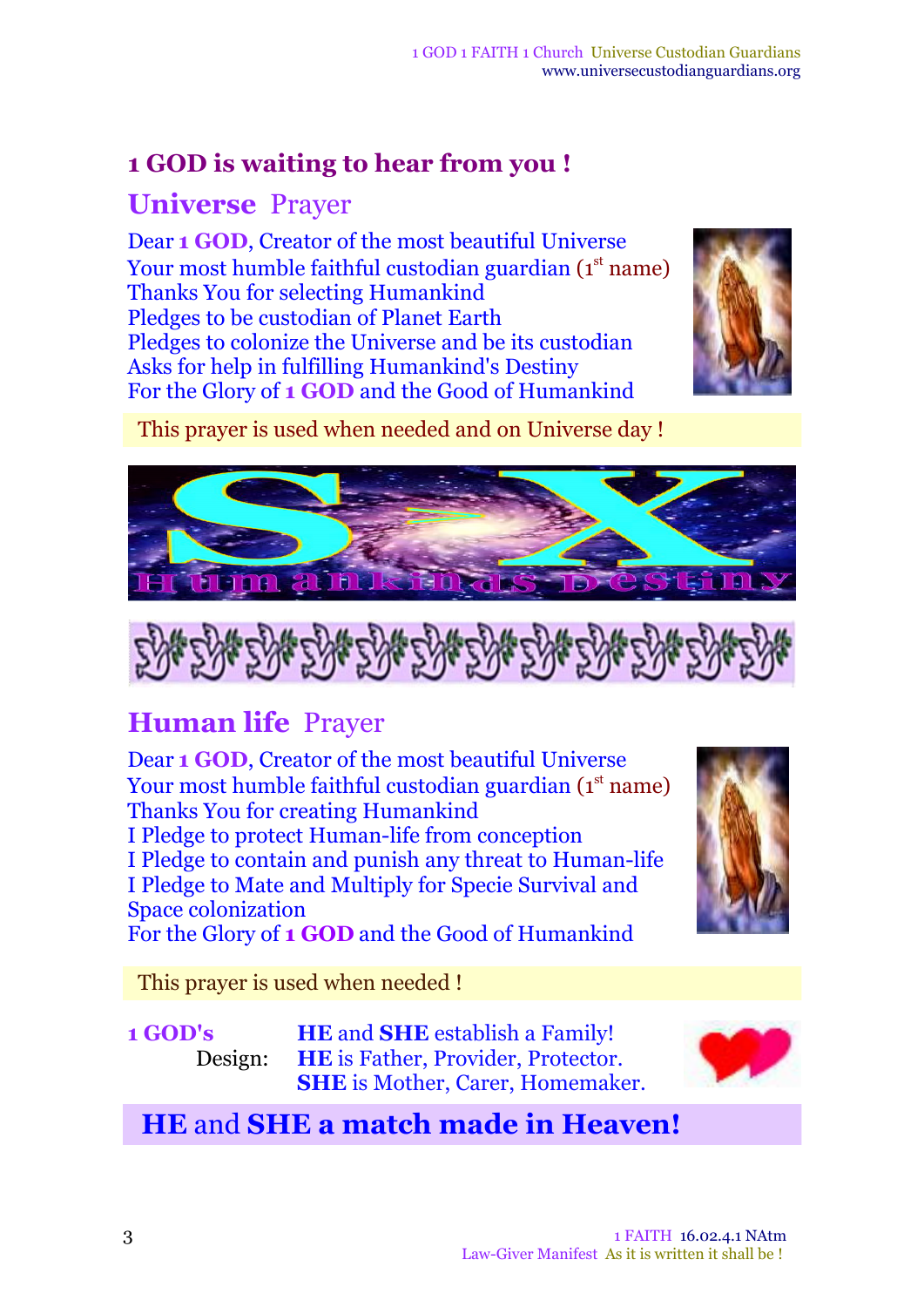# **Knowledge** Prayer

Dear **1 GOD**, Creator of the most beautiful Universe Your most humble faithful custodian-guardian (1st name) Pledges to seek, gain & apply Knowledge all life long Pledges to Learn & Teach via Free Education, Work Pledges to support public education Pass on Life Experiences to next generation For the Glory of **1 GOD** and the Good of Humankind



This prayer is used when needed and on education day!



**1 GOD** wants humankind to: **Seek Knowledge Gain Knowledge Apply Knowledge**



# **Message** Prayer

Dear **1 GOD**, Creator of the most beautiful Universe Your most humble faithful custodian-guardian (1st name) Received & absorbed your message I shall spread your message to everyone I shall discard all obsolete outdated messages The Law-Giver Manifest shall be my guide For the Glory of **1 GOD** and the Good of Humankind



This prayer is used when needed !



Embrace **1 GOD**'s latest message the **Law Giver Manifest**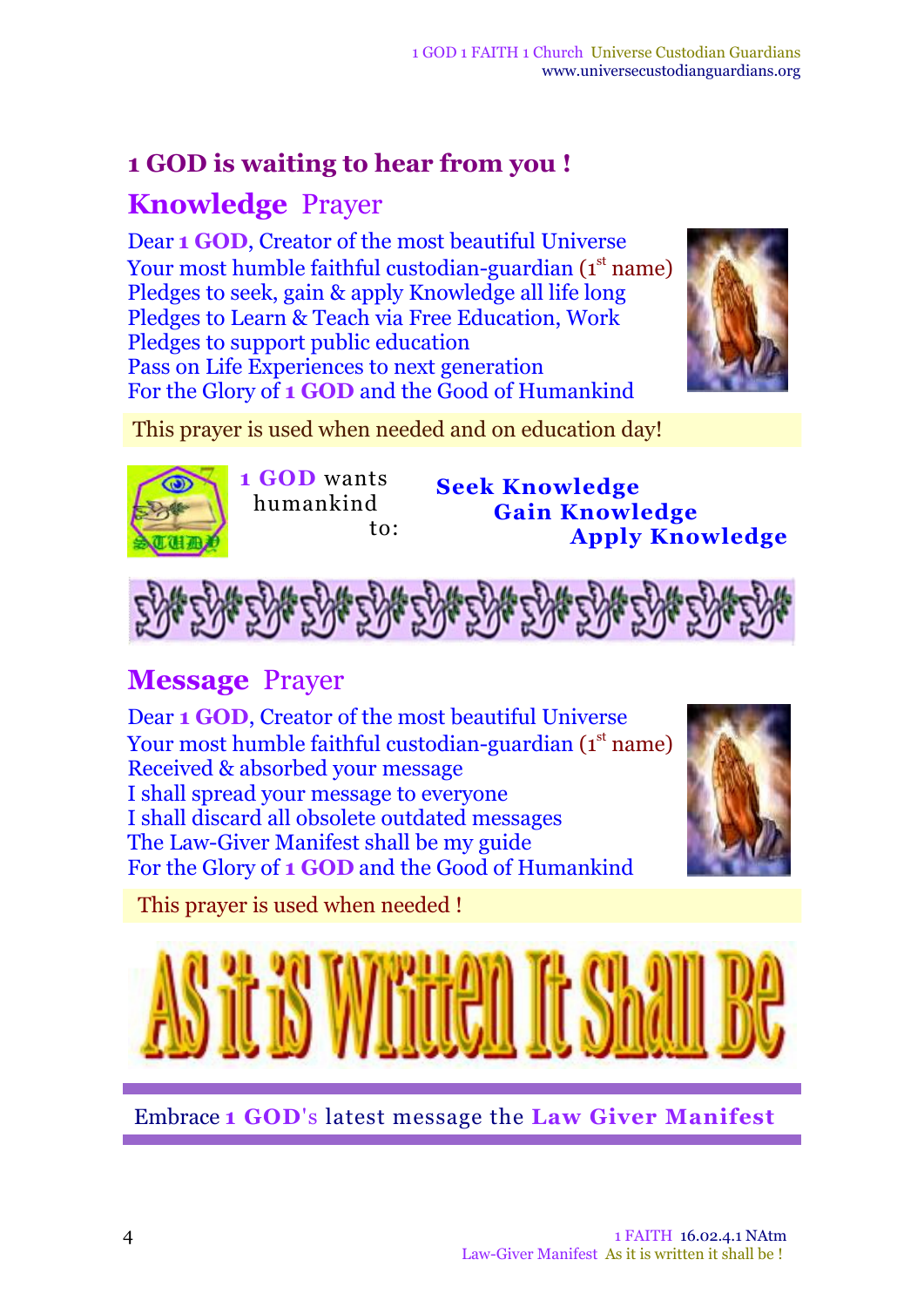#### **Number** Prayer

Dear **1 GOD**, Creator of the most beautiful Universe Your most humble faithful custodian-guardian ( $\boldsymbol{1}^{\rm st}$ name) Thanks' You for numbers Numbers help us understand the Universe Numbers to assist in custodian guardian duties Numbers for mental stimulation and fun For the Glory of **1 GOD** and the Good of Humankind



This prayer is used when needed !





# **Soul** Prayer

Dear **1 GOD**, Creator of the most beautiful Universe I feel empty, lost, without purpose A humble custodian guardian who struggled to be good A much loved person who fulfilled their mission Fire frees this Soul for Judgment Day A unique Soul missed For the Glory of **1 GOD** and the Good of Humankind



This prayer is said after a person died. Is used at the End-portal ceremony at the Crematorium.

**1 GOD** calls the Spiritual Universe: **'H E A V E N'** ! Heaven is where **Souls'** become **'Eternal'**. **1 GOD** calls the Eternal: **'ANGEL'** !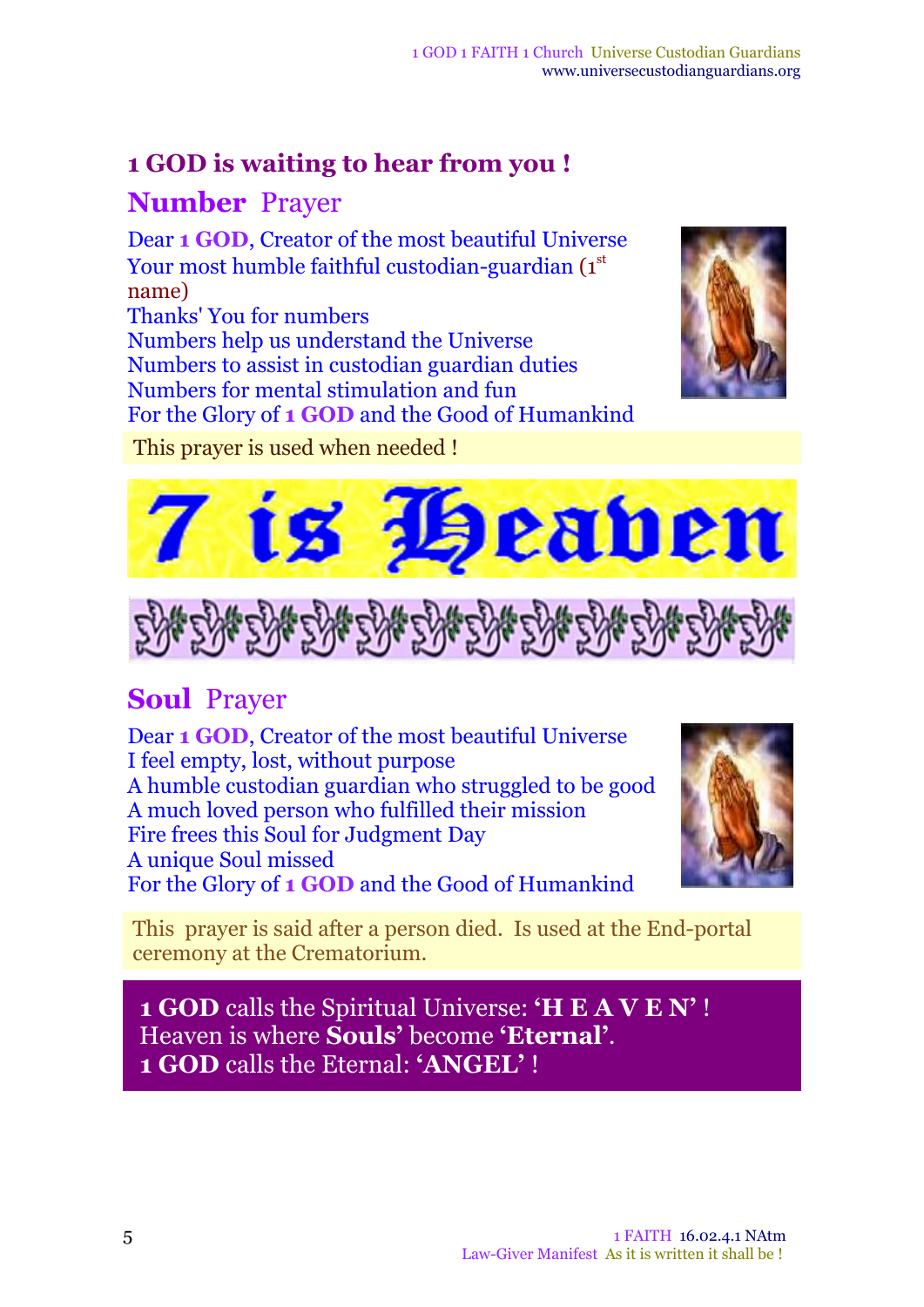**Grief** Prayer

Dear **1 GOD**, Creator of the most beautiful Universe Please Welcome a member of our community My eyes are flooded with tears My heart is breaking under unbearable pain Please comfort me, give me hope and purpose Your most humble faithful custodian guardian (1 $^{\rm st}$  name) For the Glory of **1 GOD** and the Good of Humankind



Use this prayer after the loss of a loved one!



Bereavement a state of being sad because a family member or friend died. When a person dies their body has an autopsy, cremation and an Estate. The Soul starts Afterlife. The people who cared about the deceased are in a state of bereavement. Bereavement comes in various emotional stages. The most intense being Grief.



# **Relive Good** Prayer

Dear **1 GOD**, Creator of the most beautiful Universe Your most humble faithful custodian guardian (1st name) Requests that the Good (name) has done deserves extra recognition (name) represents the good Humankind has to offer, an inspiration to others May (name) relive (number) times all the joy of recipients' of good deeds For the Glory of **1 GOD** and the Good of Humankind



This prayer is used for a Good person before or after cremation

Your soul relives all good things you did & the good feelings that the recipient of your good deed felt. Your soul will not only relive the good feelings that the recipient of your good deed felt but also the joy his/her family, friends & pets felt. Your good feelings may be extended by prayers from recipient of your good deed asking **1 GOD** to multiply the **relive good** experience.